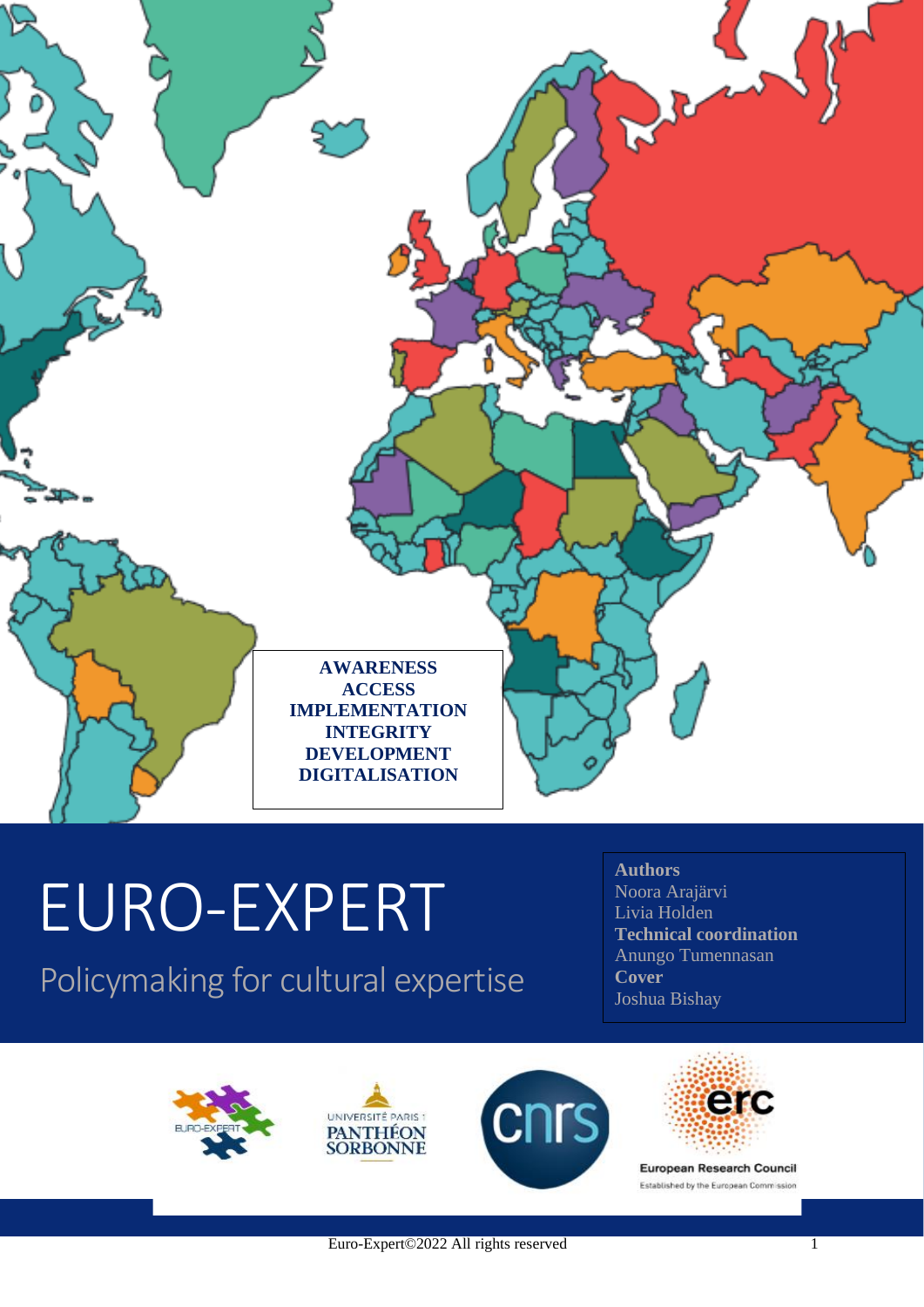## **Table of Contents**

| 3. Implementation and innovation of existing instruments and legislation  9 |  |
|-----------------------------------------------------------------------------|--|
|                                                                             |  |
|                                                                             |  |
|                                                                             |  |
|                                                                             |  |
|                                                                             |  |
|                                                                             |  |
|                                                                             |  |
|                                                                             |  |
|                                                                             |  |
|                                                                             |  |
|                                                                             |  |
|                                                                             |  |
|                                                                             |  |
|                                                                             |  |
|                                                                             |  |
|                                                                             |  |
|                                                                             |  |
|                                                                             |  |
|                                                                             |  |
|                                                                             |  |

## **Executive summary**

At EURO-EXPERT (ERC funded Consolidator grant 681814), we have developed and closely examined the new socio-legal concept of cultural expertise, studying its use and impact in Austria, Belgium, Cyprus, Denmark, Finland, France, Germany, Greece, Italy, Malta, the Netherlands, Poland, Portugal, Spain, Sweden and the United Kingdom. We collected both quantitative and qualitative data to answer the question 'Cultural Expertise in Europe: What is it useful for?'. EURO-EXPERT's data shows that the concept of cultural expertise can provide a theoretical framework for the range of tools and practical solutions that legal professionals and decision-makers have already developed to promote respect for basic human rights in diverse societies. Most of EURO-EXPERT's research participants have requested the creation and implementation of training programmes for legal professionals and experts, along with better access to cultural expertise and experts. EURO-EXPERT has developed the roadmap of cultural expertise, which includes six milestones identifiable with the acronym **AAIIDD**.

- **1. Awareness of cultural expertise and cultural experts**
- **2. Access to experts**
- **3. Implementation and innovation of existing laws for the appointment of experts**
- **4. Integrity of experts and the ethics of cultural expertise**
- **5. Development of cultural expertise skills**
- **6. Digitalisation for sharing knowledge of cultural expertise**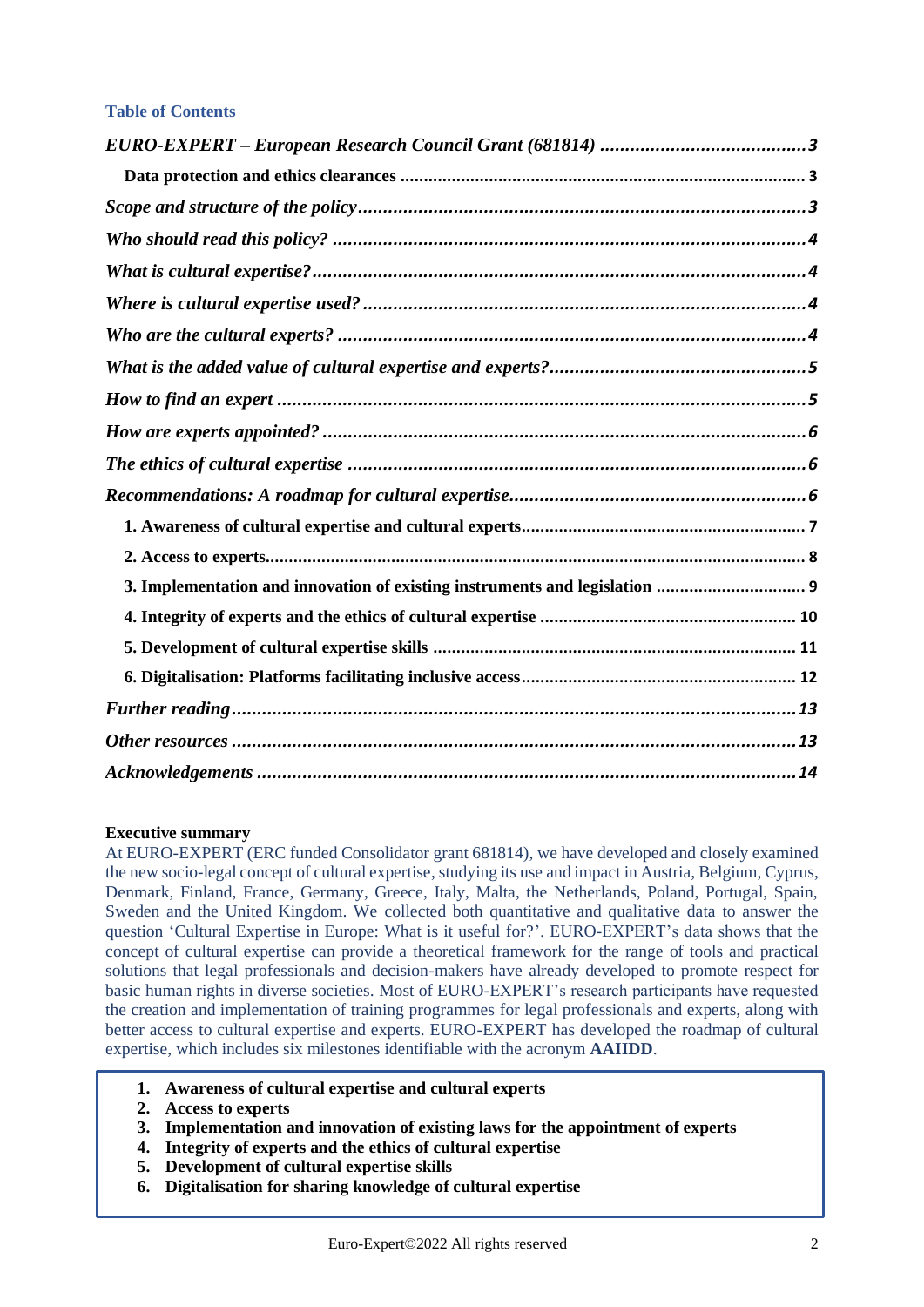#### <span id="page-2-0"></span>**EURO-EXPERT – European Research Council Grant (681814)**

Respect for diversity is at the forefront of political accession to the European Union and among its Member States. Socio-legal scholarship has developed articulated reflections on the accommodation of ethnic and religious minorities in Europe. Cultural experts have been instructed with increasing frequency in judicial, pre-judicial, and post-judicial proceedings, involving members of diasporic communities as well as those belonging to specific social groups that identify as ethnic, religious, and linguistic minorities. In some common-law countries, the role of the expert witness has expanded to systematically assist the judge when parties belong to minorities; in most civil-law countries, similar roles are also played by translators and cultural mediators, including lawyers. All these practices and many others in which cultural arguments are used to assist conflict resolution and claims of rights fall under the umbrella definition of cultural expertise. Yet, whilst the use of cultural expertise has become widespread, a comprehensive and systematic assessment of it has been hindered by the lack of adequate awareness and contextualisation. Hence the question posed by **EURO-EXPERT: 'Cultural Expertise in Europe: What is it useful for?'**

Addressing this question is crucial today also beyond formal justice in providing legal and para-legal professionals with practical and effective tools to advance substantive justice in multicultural and diverse societies. To this end, EURO-EXPERT has developed an integrated concept of cultural expertise and has investigated the development and impact of cultural expertise over time and space. Between 2018 and 2021, a modular team trained in mixed methods recorded the use and impact of cultural expertise in Austria, Belgium, Cyprus, Denmark, Finland, France, Germany, Greece, Italy, Malta, the Netherlands, Poland, Portugal, Spain, Sweden and the United Kingdom. The results are available on [the EURO-](https://culturalexpertise.net/)[EXPERT website](https://culturalexpertise.net/) as interactive map data visualisations, as well as on the [CULTEXP-database,](https://culturalexpertise.net/cultexp/) in over 45 publications including [videos](https://culturalexpertise.net/#videos) and [data-summaries,](https://culturalexpertise.net/#publications) in an Open Access textbook on cultural expertise, in syllabi for teaching cultural expertise to graduate students and legal professionals, and on [K-EXP](https://culturalexpertise.net/k-exp/login) as an application using the indicators of impact of cultural expertise.

#### <span id="page-2-1"></span>**Data protection and ethics clearances**

EURO-EXPERT has received ethics clearance through the University of Oxford Central University Research Ethics Committee (Reference number: R50528/RE002), as well as the Ethics Committee of the Oñati International Institute of Sociology of Law, the Ethics Committee of the University of Padua, the European Research Council Ethics Committee, and the INSERM (Institut National de la Santé et de la Recherche Médicale) Opinion 16-308. Data collection and management of datasets, including interviews for the current policy, have been conducted with voluntary informed consent of the participants and in compliance with national and international legislation and regulations and in accordance with good research practices. EURO-EXPERT abides by the General Data Protection Regulation 2016/679 (GDPR) and respective national laws. EURO-EXPERT has developed specific [GDPR compliant guidelines for](https://culturalexpertise.net/wp-content/uploads/2022/01/gdprcompliantguidelinesforlegaldocuments.pdf)  the processing [of personal data contained in legal](https://culturalexpertise.net/wp-content/uploads/2022/01/gdprcompliantguidelinesforlegaldocuments.pdf) documents. The EURO-EXPERT team also delivers specialised training to field researchers and consultants on personal data and anonymisation practices for judgments and legal documents.

#### <span id="page-2-2"></span>**Scope and structure of the policy**

The current policy recommendations offer practical, evidence-based guidelines to policymakers and stakeholders who want to adopt cultural expertise in European countries. Based on quantitative and qualitative data collected by EURO-EXPERT, including an overview of national legislation and policies on the appointment of experts, and data on frequency, use and impact of cultural expertise in each EURO-EXPERT country, this policy proposes a roadmap with practical, clearly-defined steps. It provides a background for the policymakers and stakeholders to understand the problem and presents evidence and tools to support future policies for the adoption of measures for identifying, appointing, and instructing cultural experts. The policy is based on data, which is available in [country data summaries](https://culturalexpertise.net/#publications) and in [CULTEXP,](https://culturalexpertise.net/cultexp/) the multilingual and cross-jurisdictional database that includes 4,800 cases and 1,000 expert reports collected by EURO-EXPERT.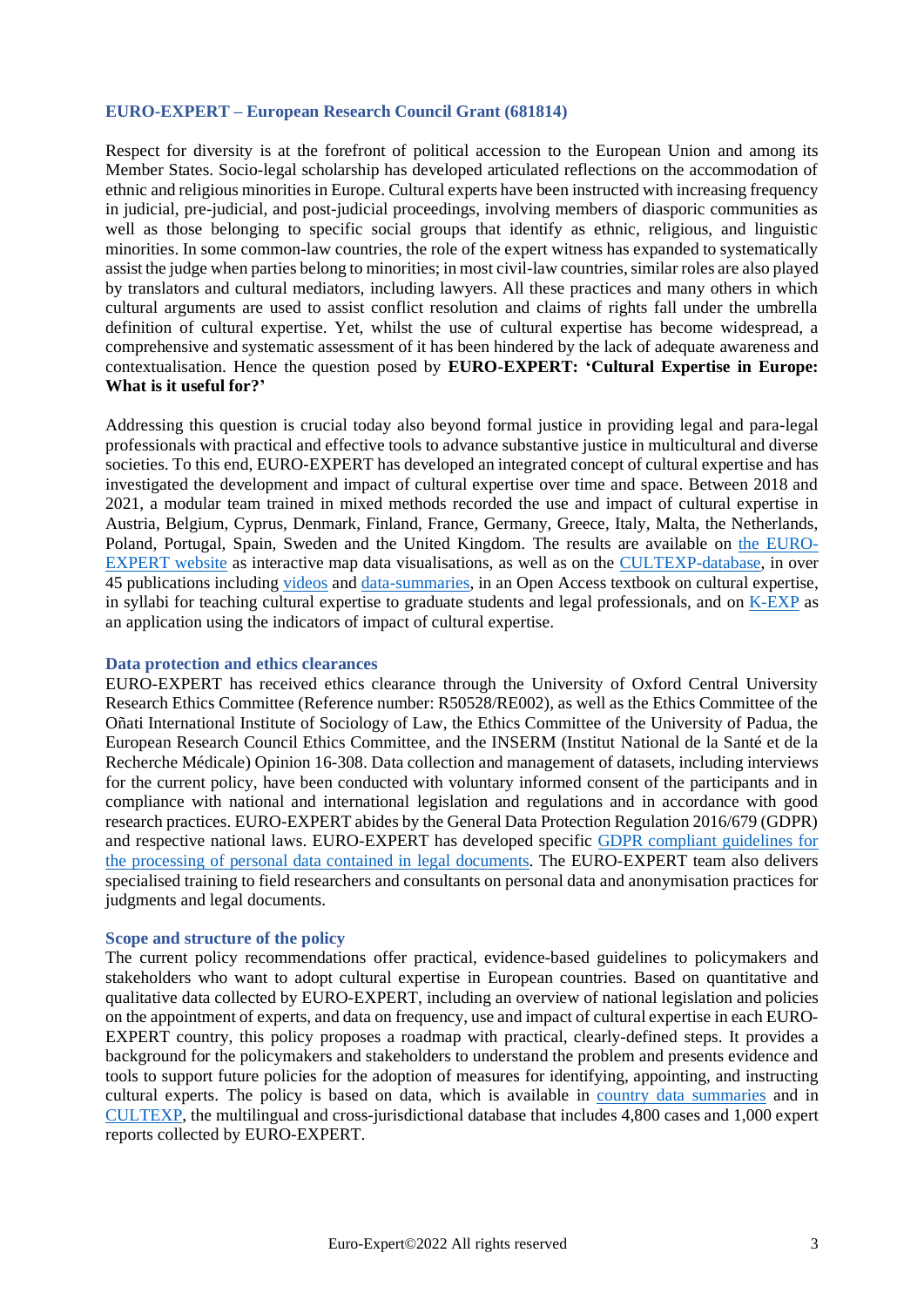## <span id="page-3-0"></span>**Who should read this policy?**

Whilst this policy is intended for everyone who is interested in the ethical and inclusive adoption of cultural expertise, its primary audience is policymakers and stakeholders: governmental and nongovernmental bodies responsible for or involved in formulating, amending, and implementing policies. EURO-EXPERT acknowledges the benefits of the bottom-up approach and the key role of civil society and pressure-groups as stakeholders in advancing the recognition and use of cultural expertise. The engagement of these stakeholders with policymakers is crucial and they often act as intermediaries between those groups that are affected by or can benefit from cultural expertise and the governmental agencies. Three broad groups of stakeholders have been identified: state actors, non-state actors, and interest groups. This policy provides information and recommendations that can be implemented by the Ministries of Education, Justice and the Interior; regional representatives; parliamentary groups representing ethnic and linguistic minorities; representatives of legal and judicial professional bodies; and universities. In responding to stakeholders' requests for a cultural expertise roadmap and indicators of impact, this policy has striven to use accessible language to reach a wide range of stakeholders and policymakers. To gather input and review the way the recommendations are received, a draft of this policy has been circulated amongst key stakeholders and experts in EURO-EXPERT countries, and their feedback has been integrated in this final version.

## <span id="page-3-1"></span>**What is cultural expertise?**

Cultural expertise is the special knowledge of experts in laws and cultures, who provide evidence in court and out-of-court, for the use of the decision-making authority in dispute resolution and the claim of rights. Cultural expertise must be independent and procedurally neutral: experts must not advocate explicitly or implicitly for a specific legal outcome but can critically affirm their expert opinions.

#### <span id="page-3-2"></span>**Where is cultural expertise used?**

Cultural expertise has been recorded in almost all fields of law and the following are just selected examples. In refugee, asylum and immigration law, experts may be instructed to assess whether applicants belong to persecuted groups or those that experience discrimination; the level of protection offered by state authorities in the applicants' countries of origin; the danger of returning to the applicants' countries of origin; the grounds cited in support of requests for residence permits; requirements for family reunification and citizenship; the authenticity of personal documents, and the accounts of unaccompanied minors and political dissidents. In family law, experts may be instructed to assess the components of the best interests of the children; their security and physical integrity in a case of a holiday planned with one of the parents who wishes to take the children to their country of origin; and the validity of polygamous and arranged marriages, divorces and adoptions. In criminal law, experts may be instructed to explain how human trafficking works when this overlaps with customary practices; ethnic and racial discrimination; the offensive nature of certain sentences or speech; or the interpretation of honour and gender-based violence in so-called honour killings. In human rights law, experts may be instructed to provide context for discrimination based on gender, sexuality, age, race, language or religion. In property and inheritance law, experts may provide information on the principles and implementation of laws that discriminate against certain social groups or describe the ancestral rights of Indigenous people to natural resources.

#### <span id="page-3-3"></span>**Who are the cultural experts?**

[EURO-EXPERT](https://culturalexpertise.net/visualisation/) maps list the following types of experts: Native language speakers including translators, legal professionals, sociolinguists, and cultural mediators, country experts, academics, community leaders and religious leaders. Further assessment of cases and expert reports has shown that, in addition, NGOs, ethnopsychologists and ethnopsychiatrists and ombudspersons act as cultural experts in courts. This is not an exhaustive categorisation of types of cultural experts in courts and some categories contain overlapping elements; for instance, an Imam may be both a religious leader and a community leader, a professor may also be a native language speaker, and a translator may serve as a country expert. Cultural experts are usually specialists in a field of social science. They may be professionals or non-professionals, gaining their knowledge through personal experience.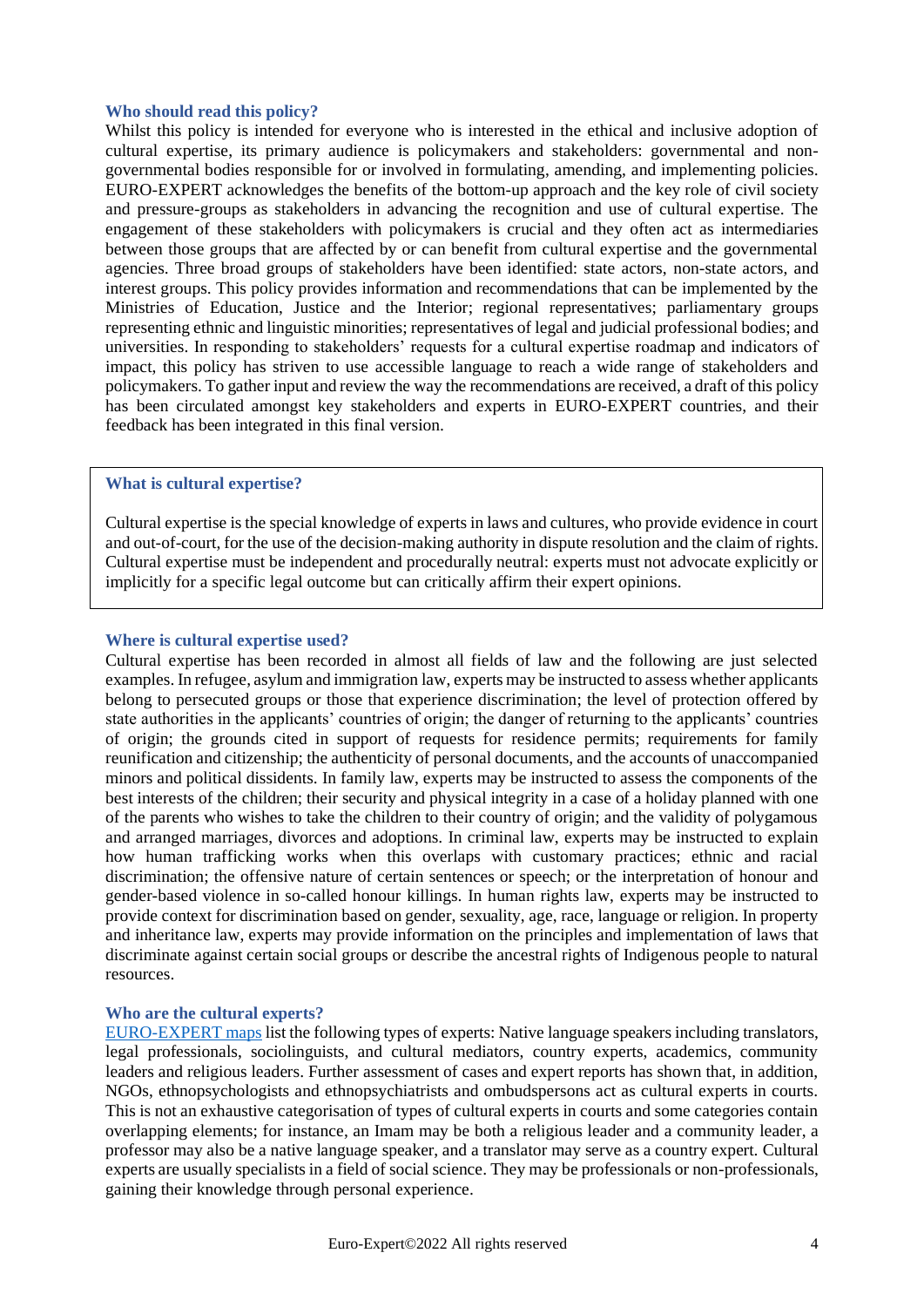## <span id="page-4-0"></span>**What is the added value of cultural expertise and experts?**

Cultural experts provide the members of the legal profession with the keys to understand and interpret the facts in view of their socio-cultural background. In many cases, the experts bring to light meanings that legal professionals are not able to identify by themselves. These can come from a variety of directions and concern a multitude of features. For example, cultural practices may have an effect on the way that parties recount events, including but not limited to customs and practices – such as gender and age-related rules – or prevent the disclosure of certain details by the parties or witnesses. Cultural expertise can provide and add to the relevant information by identifying whether the applicant belongs to a specified group entitled to international protection as a refugee or has the right to protection from violence, also including the threat of mafia activities and terrorism. The experts can explain and confirm legal, religious, or customary proceedings conducted within settings unfamiliar to the court, such as unilateral divorce, practices of body mutilation, and witchcraft. Cultural expertise can also elaborate on specific customs and practices related to nature and the environment, such as Indigenous practices of fishing and hunting, and competing rights over natural resources. Cultural experts can clarify the context of facts; explain behaviour, customs, traditions, and local practices; and provide contextual perspective to facts that would otherwise not be understood or whose significance might not be appreciated, so the courts can have a better understanding of the context and reach a more nuanced balance in their evaluation and decisionmaking process. Expert evidence can promote dialogue across disciplines, geographic areas, and social groups in diverse societies, and help minority groups to be heard in contexts that are often affected by structural inequalities.

Data collected by EURO-EXPERT, as illustrated below, shows a varied perception of the usefulness of cultural expertise across Europe, indicating that it can help communication, nuanced appreciation of facts and evidence, increased acceptance of legal outcomes, a greater level of trust in the legal professions, and the opportunity for the judges to activate measures of support for vulnerable individuals.



Cultural expertise in court

#### <span id="page-4-1"></span>**How to find an expert**

EURO-EXPERT's respondents highlighted the lack of models for identifying, appointing, and instructing cultural experts in the legal process. The EURO-EXPERT team has isolated four main ways in which experts may be found: Open Access registers, registers maintained by courts and police stations, government agencies' registers, and freelance experts.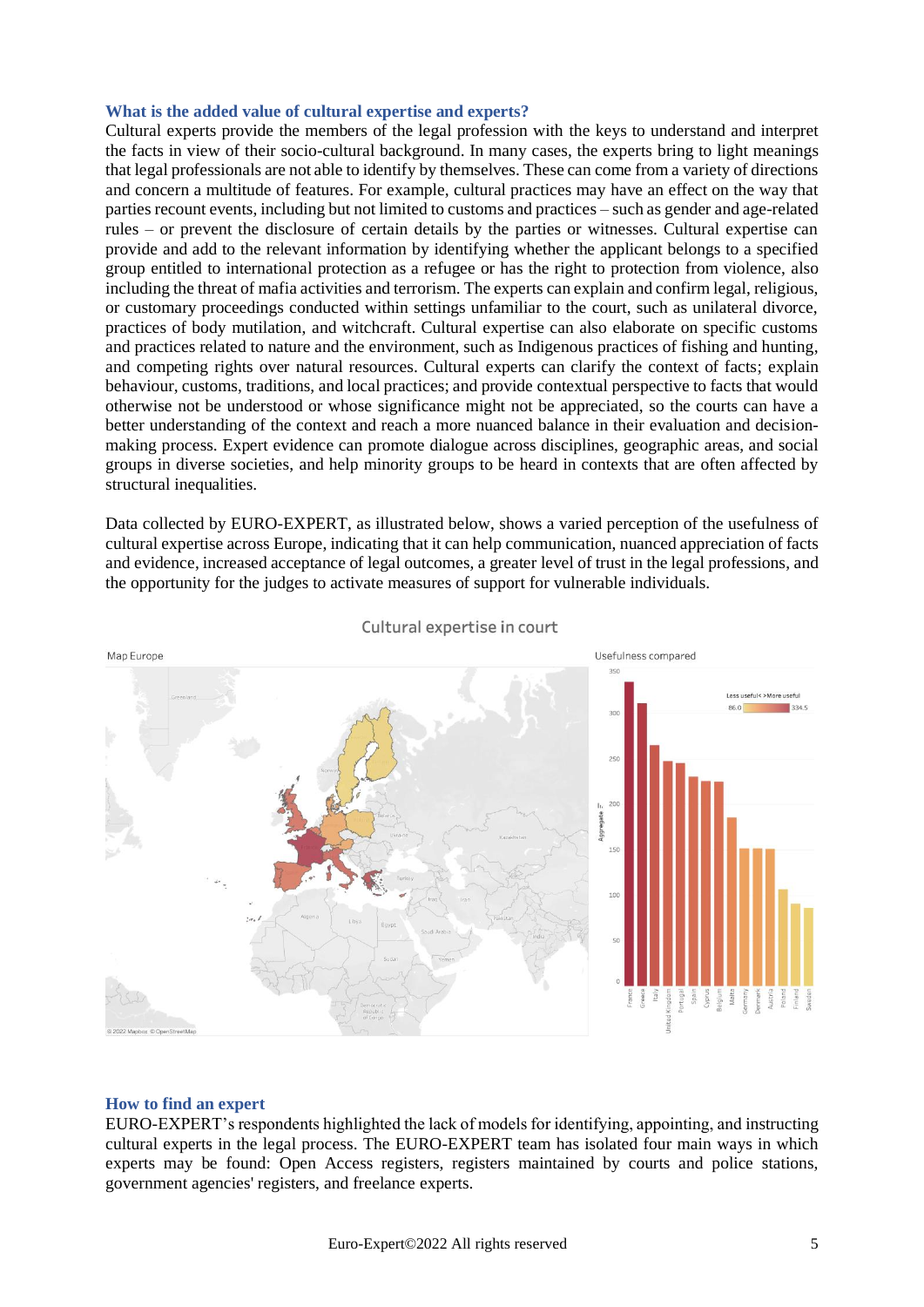- 1) Open Access registers of experts based on regional competences and experience (United Kingdom)
- 2) Registers of experts at specific courts, tribunals, and police stations (Italy, Germany, Greece, Portugal)
- 3) Home Office and government agencies' registers, or in certain countries (France, Italy) the public prosecutor's office for specific types of cases (especially terrorism)
- 4) Freelance experts known by word-of-mouth reputation (everywhere)

#### <span id="page-5-0"></span>**How are experts appointed?**

Experts can be appointed by the court or by the parties or, in some cases, they can provide reports on their own initiative. Depending on the type of appointment, their role and contribution is that of expert witness, witness of fact, or *amicus curiae*. Depending on legislation and regulation, more variations occur in the format of appointment.

#### <span id="page-5-1"></span>**The ethics of cultural expertise**

Cultural expertise is a conceptual framework for all tools and methods that tend to promote cultural diversity with potential to advance substantial equality and systematic inclusivity. It is, however, also fraught with potential biases and risks such as the essentialisation of cultures and stigmatisation of vulnerable communities. These risks must be minimised through the sound ethical positioning of cultural experts. Paramount ethics for social scientists are the "do no harm" principle and engagement in support of vulnerable groups, minorities, and First Nations/ Indigenous Peoples/ Aborigines as a service to the communities. Experts are bound to procedural neutrality in combination with critical affirmation: cultural experts' duty is to the court but from a position of independence that leaves room for potential divergence of opinions with the decision-making authorities.

#### <span id="page-5-2"></span>**Recommendations: A roadmap for cultural expertise**

Whilst there is no one-size-fits-all guide to cultural expertise, most recommendations in this roadmap can be implemented across the EURO-EXPERT countries, all of which are faced with the inevitable task of addressing culture in court and out of court. Selecting and adapting recommendations to country-specific contexts and implementing them within or supporting the existing national legislation and policy will facilitate this process. The recommendations presented here build on existing structures and on the best country practices to systematise the use of cultural expertise. They are intended as a source of inspiration, and may be used as a roadmap with milestones and practical steps to assist states and stakeholders in identifying and developing cultural expertise. They also create new context-specific approaches, with links to the tools generated by EURO-EXPERT.

EURO-EXPERT has identified a roadmap of six milestones, that can be implemented through practical steps, and which best respond to stakeholders' most frequent requests. The milestones are identified by the acronym AAIIDD – **Awareness, Access, Implementation and innovation, Integrity, Development, and Digitalisation** – each of which has both an independent and an interconnected role and can either serve as a starting point, be set aside, or be further developed and adapted by the users, depending on the contextual situation of each country. With an understanding of cultural expertise and its usefulness, stakeholders and policymakers can review the situation in their country in more depth and experiment to find the optimal entry points in the policymaking process and in the implementation of measures. Each milestone in the roadmap includes a short narrative, a list of guiding questions, and practical steps.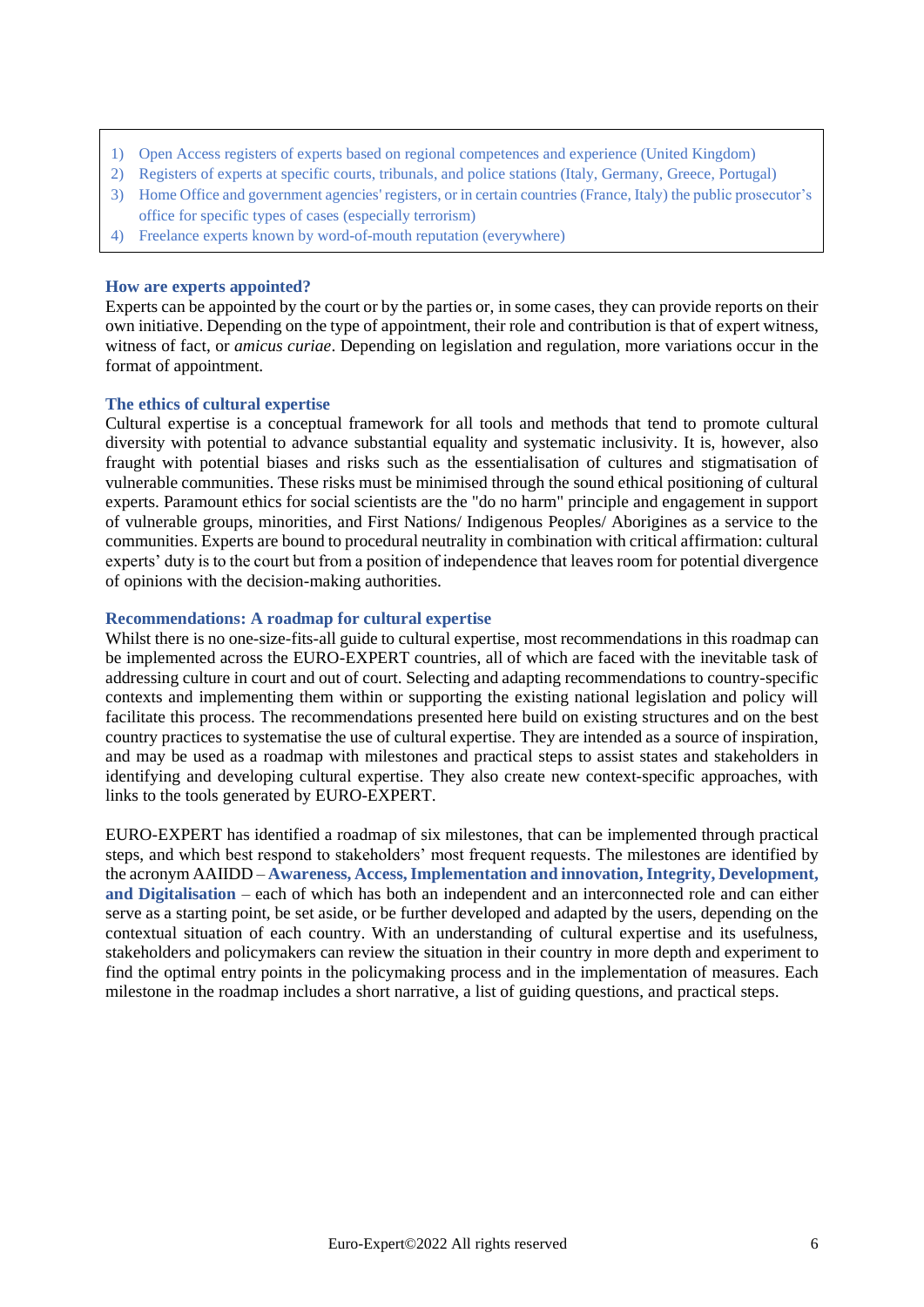## <span id="page-6-0"></span>**1. Awareness of cultural expertise and cultural experts**

Awareness of the uses and benefits of cultural expertise varies greatly. Cultural expertise is not used as often as requested by the parties, even though EURO-EXPERT has found that legislation and regulations in most countries do allow for the appointment of cultural experts. Effective policies and practices are central to raising awareness and supporting the identification and appointment of cultural experts. When experts are appointed by the court, this places a responsibility and burden on the courts to identify cases in which cultural expertise is required. Therefore, it is essential that judges are aware of the necessity, benefits, and potential pitfalls of cultural expertise, and know how to use it in their courtrooms. This includes knowledge of how to identify and find suitable experts and what questions to ask them. Similarly, in jurisdictions where parties appoint the experts, it is vital that lawyers possess the knowledge of the possibility and process of expert appointment, know how to instruct experts, and are aware of the scope of the experts' mandate and contribution.

Awareness extends also to the costs of cultural expertise and is relevant for reaching the other milestones. Also, it is often the case that early engagement of a cultural expert – either out-of-court or at pre-trial stage – may reduce the overall legal costs. Countries and action groups that wish to integrate the use of cultural expertise in judicial proceedings and out-of-court conflict resolution may launch a national or regional overview of existing resources and means, aimed at raising awareness as to who cultural experts are and what they do, as well as how to identify, contact, and appoint them. Such an overview will clarify the effectiveness and reach of existing means of deploying cultural expertise and make it understandable to the courts, parties, beneficiaries, and other stakeholders, including prospective experts themselves.

Policymakers are called to consider these points in their national context:

- 1. Are judges and lawyers aware of cultural expertise and how to appoint cultural experts?
- 2. What is a cultural expert; who can become one; and what skills must they have?
- 3. What is the role of cultural experts and cultural expertise at different stages of the judicial process? Are experts involved in the investigation phase, pre-trial phase and/or in the courtroom?
- 4. How can cultural experts communicate their expertise to the courts, parties, beneficiaries, and other stakeholders? How is the credibility of the expert assessed, recognised, and recorded?
- 5. What tools do the cultural experts have at their disposal, such as databases, access to case law and previously submitted expert reports?

- 1. Engage with judges and lawyers to discuss and promote better application and interpretation.
- 2. Identify key stakeholders: Ministries of Education, Justice and the Interior; regional representatives; representatives of ethnic and linguistic minorities; interest groups; representatives of legal and judicial professional bodies; and universities. (See the workshops conducted by EURO-EXPERT at an academic level and in schools).
- 3. Connect and cooperate with relevant professional expert associations to review the inclusivity of expert registers and lists (if relevant).
- 4. Map the existing out-of-court sites of cultural expertise (see [EURO-EXPERT out-of-court maps\)](https://culturalexpertise.net/). This can be done with online mapping tools, and stakeholders can be involved in this exercise. Se[e EURO-EXPERT website](https://culturalexpertise.net/) for inspiration.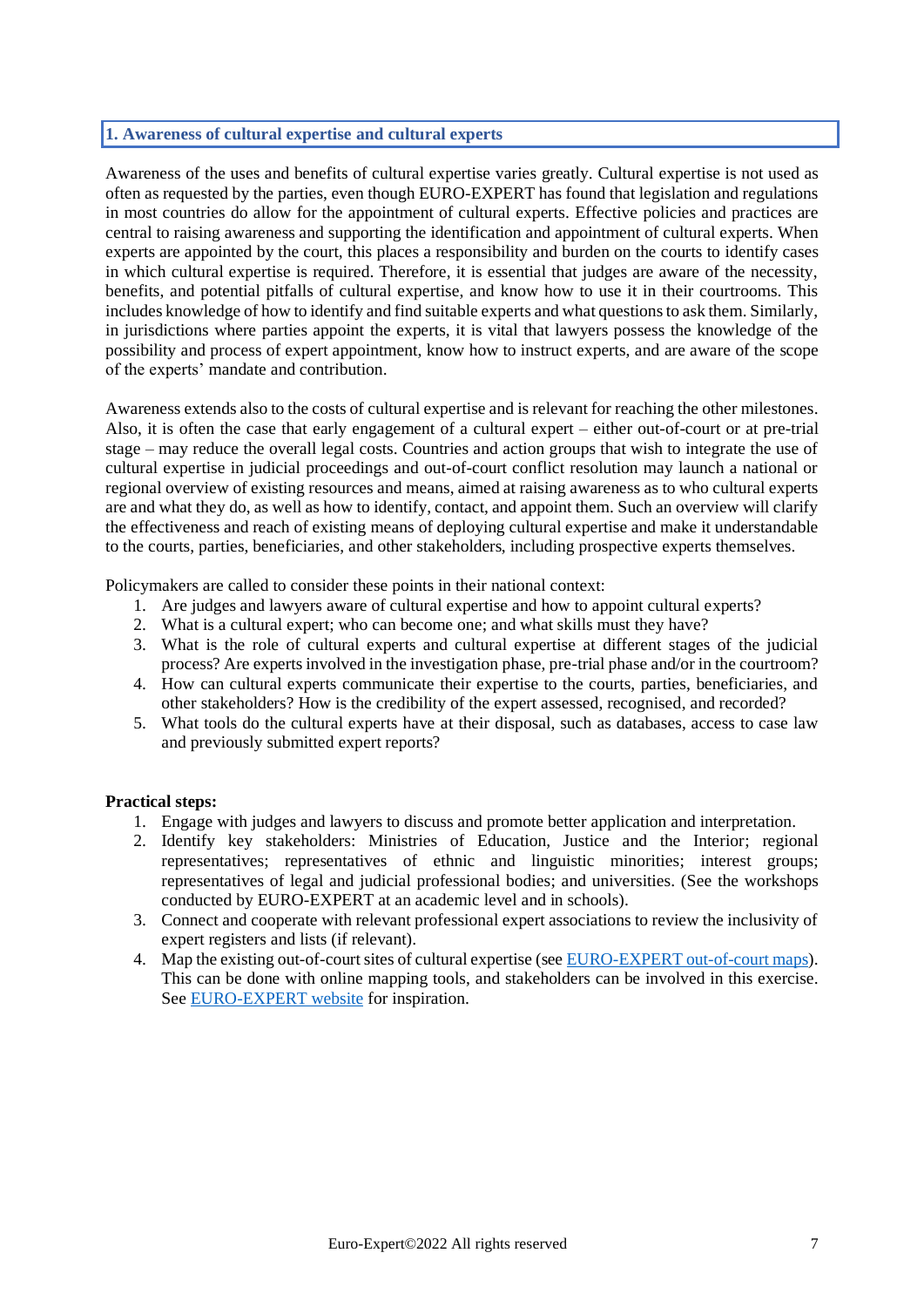## <span id="page-7-0"></span>**2. Access to experts**

Research participants have often lamented difficulty in accessing experts. Data collected by EURO-EXPERT provides examples that can be used in the formulation of national guidelines on the appointment of cultural experts. These can be useful resources for judges and parties, as well as law enforcement and other stakeholders such as regional authorities and local representatives, and even municipal services, such as social services, counselling centres, prevention centres, refugee centres, anti-violence centres, and care homes.

The data shows that several countries have registers or listings of cultural experts, varying from Open Access registers to controlled registers endorsed by professional bodies and registers maintained by the courts, which may be court-specific, regional, or nationwide. Often, the existence of a formal court register brings credibility and professional exposure to the experts, but a certification requirement could provide an alternative tool in the professionalisation of cultural expertise. Registers and certification help judges, lawyers, and parties to easily identify and contact experts. Whilst official registers and lists can improve access to experts, they may also exclude the experts who would be best suited to advise in a specific case. Therefore, periodic revisions of regulations and policies dictating the lists of experts, together with consultations with experts' associations and the beneficiaries of cultural expertise will enhance inclusion and broaden the diversity of expertise and experts. This process of periodic revision is particularly important to foster the inclusion of junior experts and experts who belong to social, linguistic, ethnic, and religious minorities. Legal professionals should also be aware that most regulations allow for the appointment of experts even if they are not included in any register.

To ensure transparency, accessibility, and a high quality of expert evidence, rates of remuneration for cultural experts should be clearly defined and openly available. Countries and action groups may want to review policies on the remuneration of cultural experts and ensure that these are brought in line with the standardised remuneration of other types of experts. Formalised remuneration allows for financial assessment prior to an appointment and may disperse impressions of its costliness. Open Access rates of remuneration can remove the monopoly of certain well-known experts and can encourage a wider range of cultural experts to offer their services. Publication of an official list of rates of remuneration consolidates the position of cultural experts in legal proceedings. Inclusivity and access to cultural expertise will be further improved by providing it as a service that is covered by legal aid and court expenses; this would decrease the disparity between those who can pay for adequate legal assistance and those who cannot, and therefore advance access to justice for all.

Policymakers are called to consider these points, in their national context:

- 1. Are there registers and listings of cultural experts, and how inclusive are they?
- 2. Does legislation or policy cover the remuneration of cultural experts? Are rates of remuneration for experts openly accessible?
- 3. Does legal aid and court expenses regulations cover the appointment of cultural experts?

- 1. Formulate national guidelines for judges and parties, as well as law enforcement and other stakeholders, to enable them to identify cases needing or benefitting from cultural expertise.
- 2. Consider whether the creation of specific and inclusive lists of cultural experts would be beneficial at the regional/national level.
- 3. Initiate the creation and set a transparent and public table on expert remuneration. This can be done by reviewing how other experts are remunerated, how other countries remunerate experts, and by engaging with professional associations.
- 4. Initiate the inclusion of cultural expertise as part of legal aid.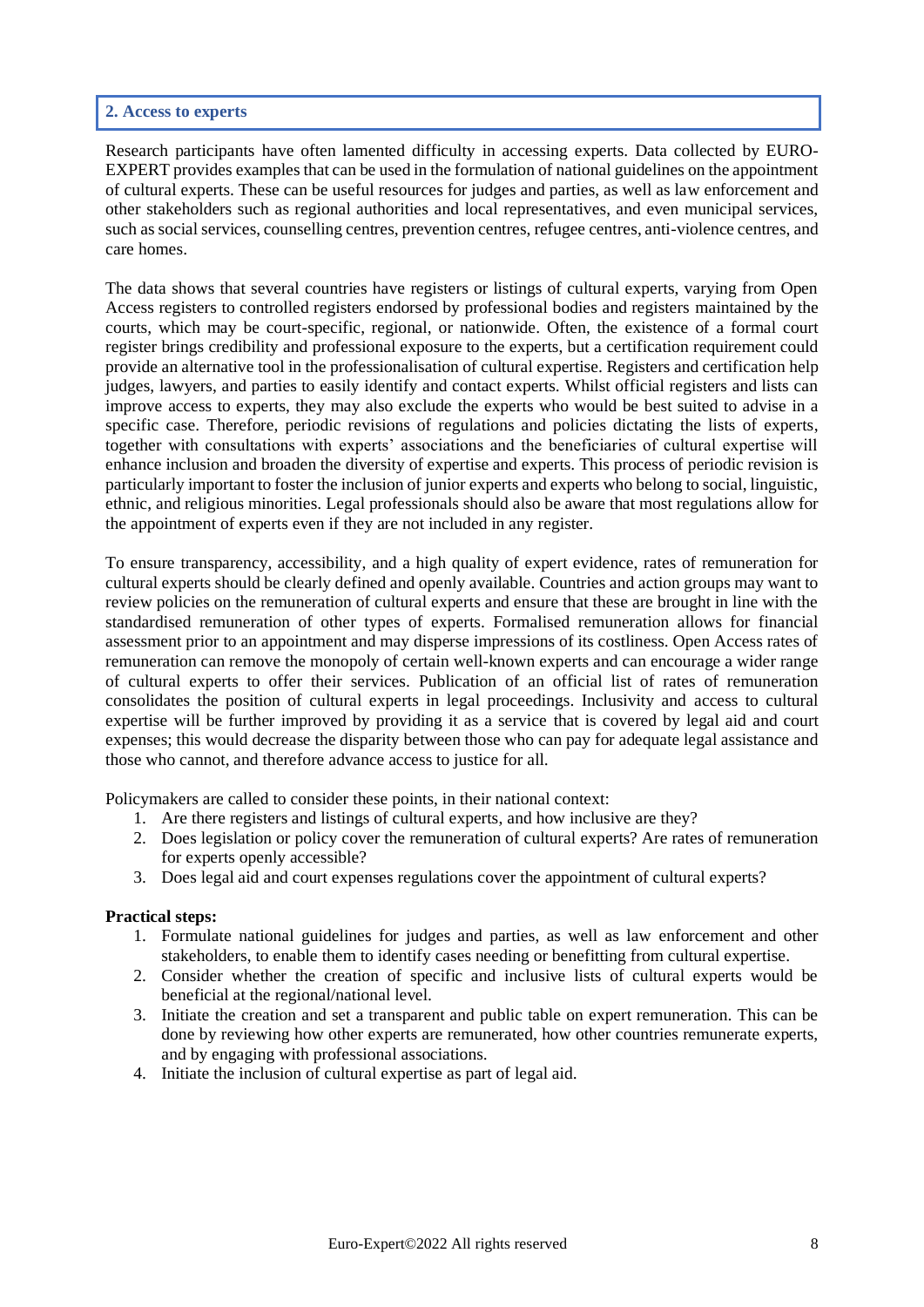## <span id="page-8-0"></span>**3. Implementation and innovation of existing instruments and legislation**

In the EURO-EXPERT countries, legislation is already in place for the appointment of experts, but it can be improved further, implemented more effectively, and supported by regulatory and policy tools. The level of detail and clarity of the legislation on the appointment and the role of experts in legal proceedings varies greatly between countries.

As a basis for stakeholders and policymakers to commence promoting and improving access to cultural expertise, it is essential to provide an overview of existing legislation, instruments and resources, and the gaps within them. This should not be limited to the rules of procedure but should also include policies and practices. To embark on improving and implementing existing law and procedures on the appointment of experts, "best practices" can be drawn from other countries. Some of these have been compiled by EURO-EXPERT and made available upon request.

It is important to foster the right balance between flexibility and predictability. Legislation should not limit the mandate to appoint experts, whether by judges or by parties. Legislation should enable, as necessary, both judges and parties to instruct one or multiple experts. Whilst there may be requirements concerning the qualifications of experts, flexibility in the formal credentials and other attributes of experts should also be supported. For example, the exclusion of non-nationals from expert appointments is likely to deprive the parties from access to the type of expertise that might only be offered by the non-national. At the same time, EURO-EXPERT's findings show that countries which have official registers or listings of experts take experts more seriously and display more awareness of cultural expertise among the legal professions.

Policymakers are called to consider these points, in their national or regional context:

- 1. How detailed is the legislation on the appointment of experts?
- 2. Does or should the legislation address social sciences experts explicitly?
- 3. What are the practices and policies that impact the appointment of cultural experts beyond the rules of procedure?
- 4. What are the limits and objectives of the experts? Are these defined by legislation and existing policies?
- 5. Is there legislation about a register or a list of experts? How inclusive is this?
- 6. What, if any, issues on "equality of arms" does their role raise in proceedings?

- 1. Consider whether the current legislation adequately addresses and allows for the appointment of cultural experts. Identify best practices in other countries to find the most suitable approach for your national context.
- 2. Identify the key bodies needed to revise the legislation.
- 3. Identify gaps. Universities and schools can be asked to carry out a short survey on real and perceived gaps in the use of cultural expertise.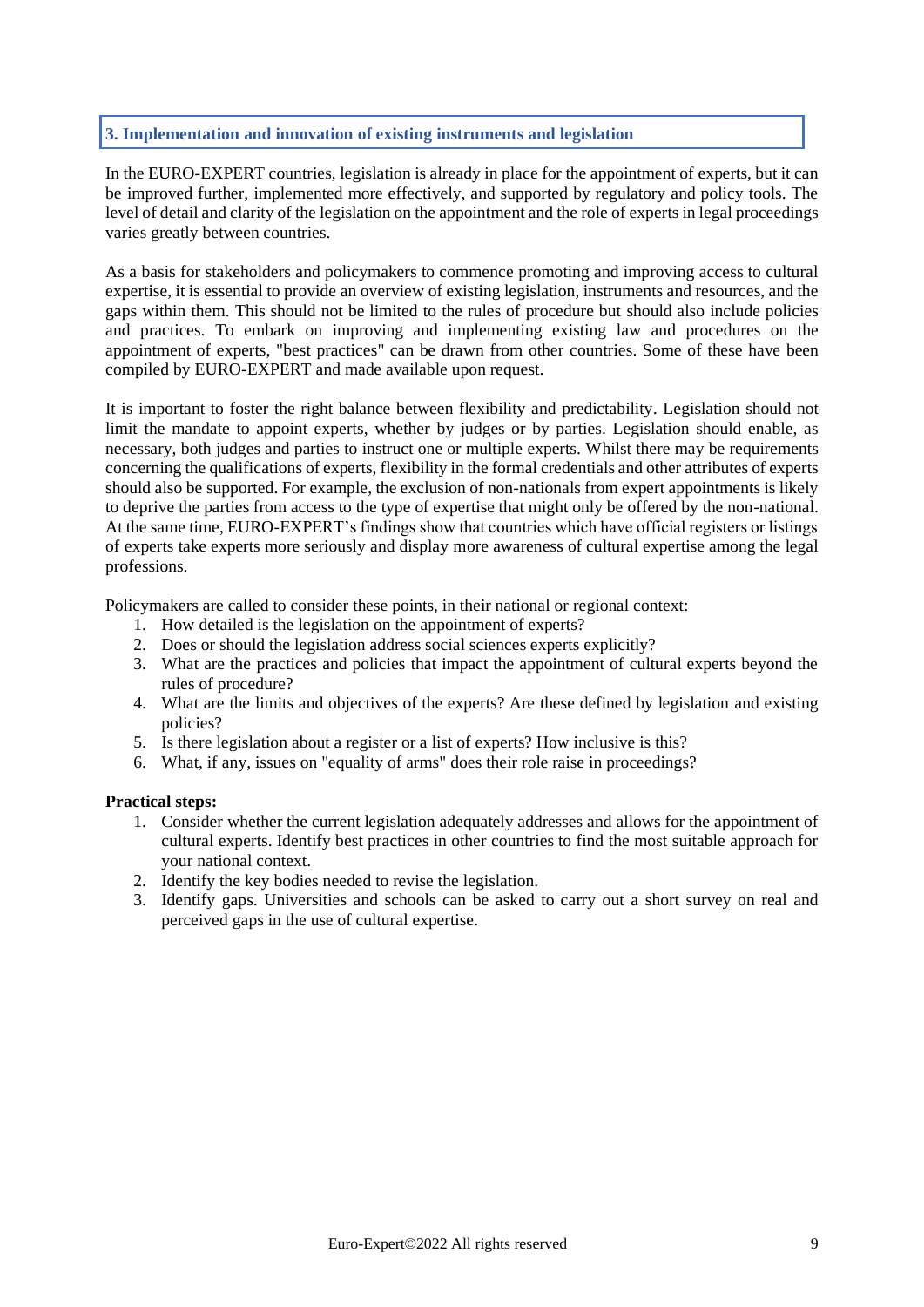## <span id="page-9-0"></span>**4. Integrity of experts and the ethics of cultural expertise**

There is a widespread consensus that cultural expertise should become an official competence with institutionalised recognition; a milestone which would be supported by a strengthened ethical commitment to experts' professional integrity. Discussions are ongoing among cultural experts regarding the issues of professionalisation, certification, and accreditation that have the potential to provide institutional recognition but also risk to challenge their disciplinary integrity. The data collected by EURO-EXPERT shows support for the creation of an enhanced ethical guide, which in addition to existing practice guides, assist social scientists in their work as experts.

More open dialogue is needed on the benefits and risks of certification and oversight mechanisms that would, as part of certification processes, assess and legitimate the eligibility and credibility of experts, and gauge the effectiveness of their services. EURO-EXPERT has engaged in these discussions to promote inclusion and diversity at the service of the beneficiaries and for the protection of human rights. Such discussions should be further encouraged at regional, national, and international levels, and these should be included in a policy to facilitate the adoption of appropriate cultural expertise both in litigation and out of court.

The potential revision of procedural rules and regulations concerning the appointment of cultural experts, the development of registers of cultural experts, and the procedure for the remuneration of cultural experts are all related to the formal establishment of the profession. Some examples of professional training leading to certification have been identified by EURO-EXPERT but should not be considered as exhaustive. Whilst training and certification programmes are not uncommon for forensic anthropologists and interpreters, they are still at their early stages of development for experts in laws and cultures. The existing certification programmes may, however, be seen as a source of inspiration, leading also to adaptation and innovation for context-appropriate training at regional levels. Emphasis should be placed upon the diversity of the certification process to ensure that cultural expertise stays true to its ethical framework of professional integrity.

Policymakers are called to consider these points:

- 1. Is training, leading to certification, available for cultural experts?
- 2. What resources can be accessed (regionally, nationally, internationally) to develop professionalisation and accreditation of cultural expertise?
- 3. Are there other national and international certification programmes to learn from or adapt?
- 4. Is there guidance, for example from a professional association, addressing the ethics of cultural expertise?
- 5. Are mentorship or networking programmes available for cultural experts?

- 1. Share, implement, and evaluate best practices and techniques. Consider the benefits of transnational cooperation for the provision of the most suitable and accurate cultural expertise, including linguistic support.
- 2. Develop and raise awareness of the ethical requirements for cultural experts.
- 3. Develop a national professional training and certification system for experts in laws and cultures.
- 4. Consider ways to increase judges' and lawyers' awareness of cultural experts as a specialised professional group.
- 5. Keep the certification system fluid to ensure access and diversity within the pool of experts.
- 6. Consult EURO-EXPERT for information on current criteria for certification, criteria for the selection of experts, and existing networks for certification.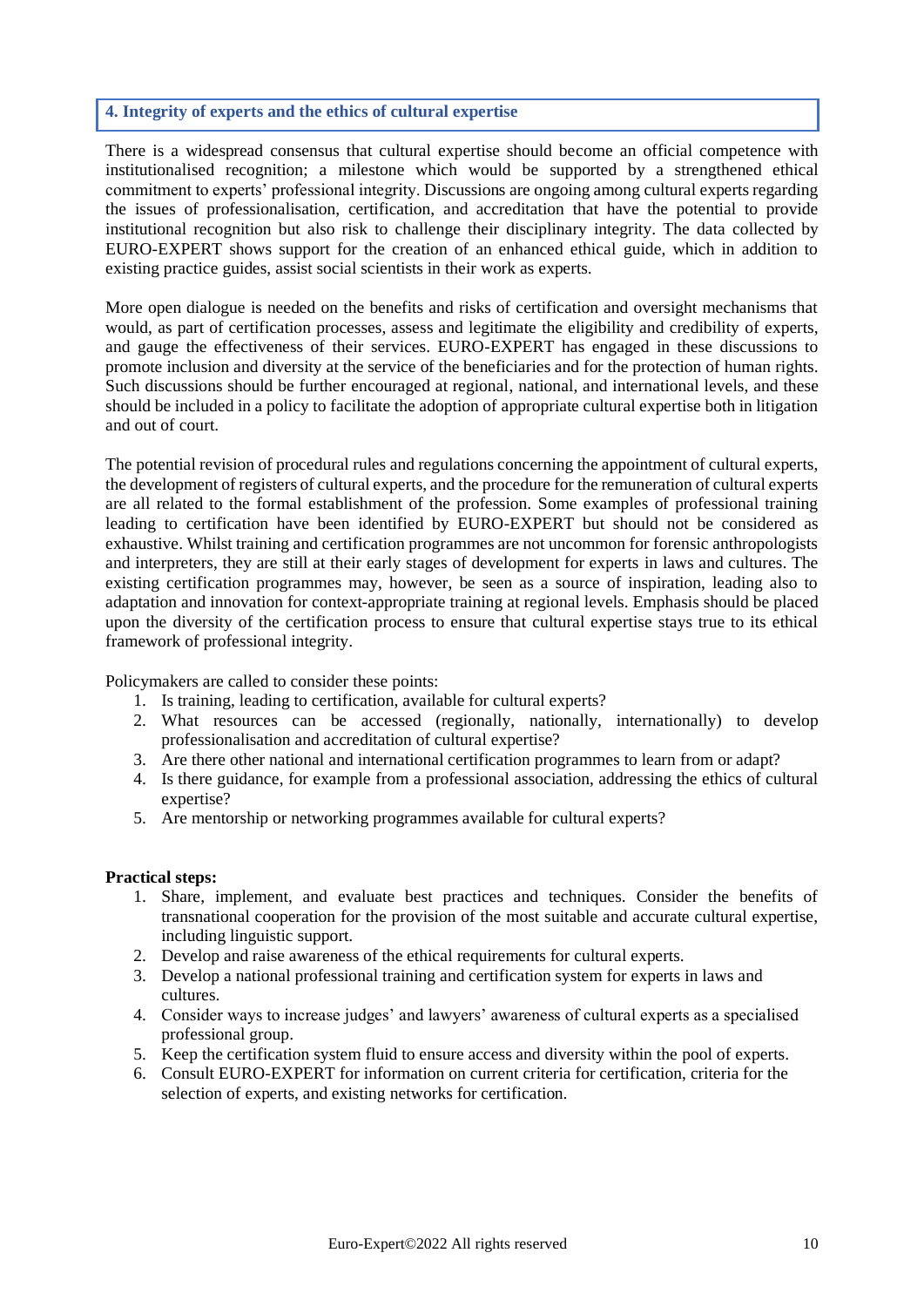# <span id="page-10-0"></span>**5. Development of cultural expertise skills**

EURO-EXPERT data underlines the need for the development of skills both among members of the legal professions and prospective experts. The legal professions will benefit from knowing what kinds of questions can be put to experts and how experts can assist in the resolution of cases and the decisionmaking process. Education and training of both members of the legal professions and experts are crucial to improve access, quality of services, and mutual professional trust.

First and foremost, education and training will benefit judges and lawyers in understanding the notion of cultural expertise and why it is useful. This can be achieved, for example, by providing *ad hoc* training and by organising networking events for judges, lawyers, and legal professionals to familiarise them with the work and the providers of cultural expertise (NGOs, academic institutions, experts, etc.). The need for training is not limited to judges; most often, it is for the lawyers and legal advisors of the parties to recognise the need and to propose to instruct an expert. This includes building networks and cooperation between cultural experts and investigators, court staff, judges, prosecutors, lawyers, and other legal professionals. In this way, the various professionals involved can consider what skills of cultural expertise are available to them.

At the same time, cultural experts will benefit from increasing their knowledge of legal procedure and how to best present their expertise in a legal setting. EURO-EXPERT's survey on the training of experts indicates that most of the existing programmes for experts and mediators do not adequately cater for cultural expertise. In addition to more generalised training on cultural dynamics, the use of culture, and the impact of cultural arguments in the courts, *ad hoc* training courses are needed for cultural experts and field specialists in advancing expert knowledge on understanding the instruments for submitting court evidence and how to use these instruments. It is important to extend training on cultural skills also to law enforcement, police officials, investigators, correctional officers, and officials working with refugees. Streamlined education and training on cultural expertise will support the consolidation of a pool of ethically aware professionals, enhance the service they provide, and the recognition of the entry points of cultural expertise into the legal process.

Policymakers are called to consider these points:

- 1. Are there educational programmes which specifically focus on cultural expertise?
- 2. Do law schools, legal practice courses or judicial academies include courses or modules on cultural expertise?
- 3. Is cultural expertise offered as part of further training for judges and lawyers (by government ministries, universities, professional associations or NGOs)?
- 4. How do other governmental authorities include cultural expertise in their training programmes?

- 1. Invite cultural experts for internships in courtrooms.
- 2. Give court staff the opportunity to learn about cultural expertise so that they can use it to build bridges between forensic and cultural disciplines to develop knowledge and trust.
- 3. Introduce shared tools to identify the specialisation of the work of the cultural expert so that it can be recognised as useful and objective by the courts.
- 4. Train both court and legal staff and cultural experts through university courses and training courses on culture and cultural expertise (teaching cultural anthropology on law degree courses, and cultural expertise/legal anthropology in anthropology or humanities degree courses).
- 5. Design and implement programmes for more effective cooperation between language experts, translators and interpreters and cultural experts, as well as lawyers and mediators.
- 6. Initiate and contribute to the internationalisation of the training and networks; foster the creation of an international scientific community specialising in cultural expertise.
- 7. EURO-EXPERT has designed and tested training modules and regularly provides training to the legal professions. Stakeholders can join the EURO-EXPERT training network, and access EURO-EXPERT training materials.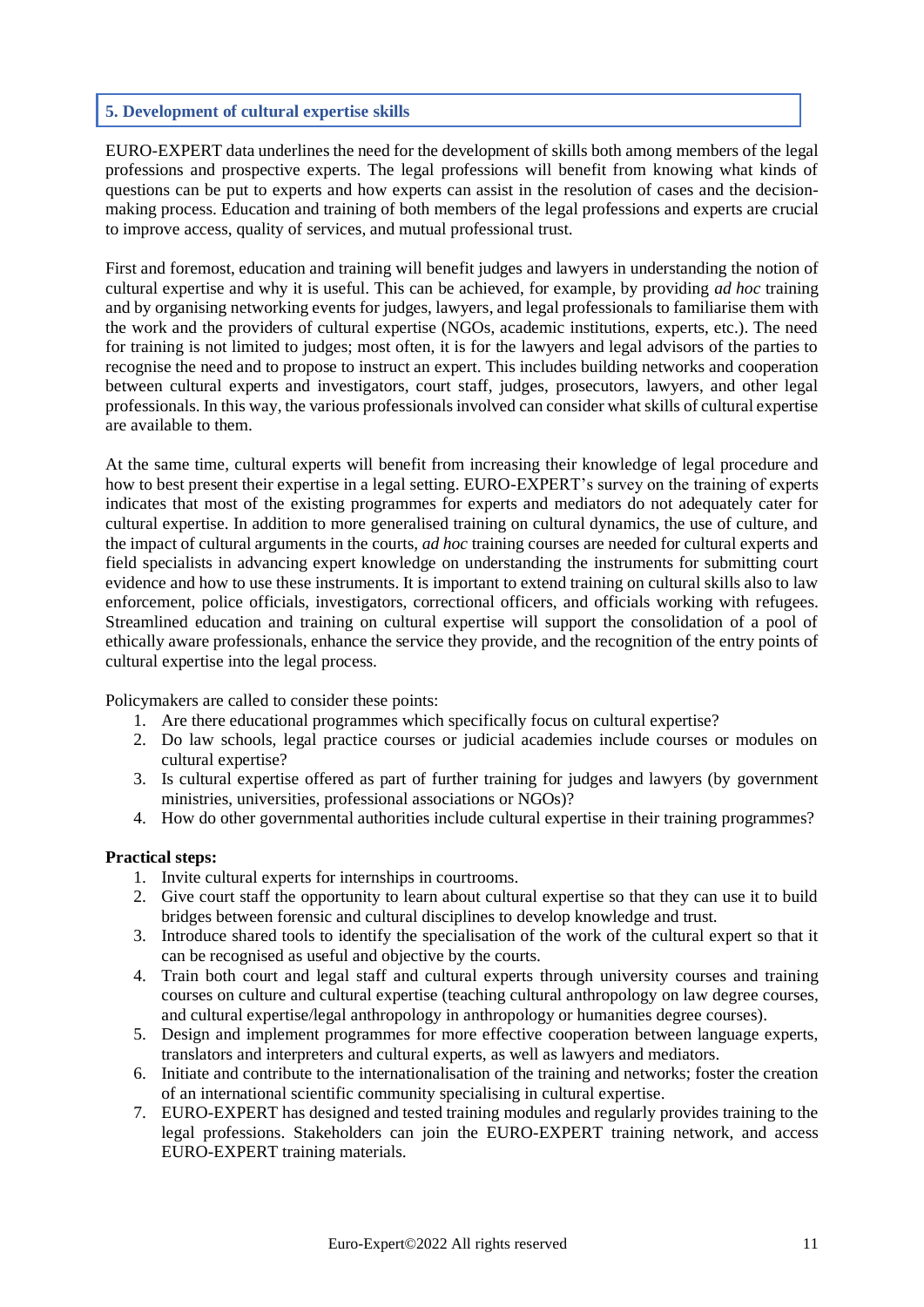# <span id="page-11-0"></span>**6. Digitalisation: Platforms facilitating inclusive access**

Policy discussions should include all parties involved, namely the experts, the court and its staff, lawyers, professional representatives, politicians, and whenever possible, the beneficiaries. In particular, the dialogue between political representatives, policymakers, stakeholders, and experts can create a real space for awareness, training, and effective cooperation to consolidate the professionalisation of cultural experts.

Platforms for discussion, developing policy and strategy, implementation, and review are needed. The obvious means to reach this milestone and do so while reaching a wide participation, is through digital platforms and digitalised sharing of knowledge, resources, and documents. The network of contacts and information produced by EURO-EXPERT allows cultural experts to discuss typical cases, outline common techniques and practices, and develop correct shared strategies for dealing with cases efficiently. Such forums for bringing together experts and sharing experiences can provide a neutral space for interaction and cooperation, while taking into consideration the special features of each legal system.

Digitalisation, as a milestone, connects with and supports the other five milestones: digital access to legislation and instruments; raising awareness through online campaigns; involving people and improving cultural expertise in online training sessions; inclusivity in Open Access registers and lists of experts; and creation of professional online platforms and communities. Further, open digital access to documents dealing with cultural questions and cultural expertise is a vital resource for policymakers to gain comparative understanding of judicial disputes (geographically, substantively, affecting certain groups). Implementing a national – or transnational – policy on open digital access to judicial decisions and expert reports enhances transnational access to public court records, which in the long-term can lead to crossjudicialization and a standardised approach across countries. In this regard, policymakers can benefit from [the CULTEXP database,](https://culturalexpertise.net/cultexp/) which includes around 4,800 cases and summaries written in non-specialist language, all translatable to 120 languages. [CULTEXP](https://culturalexpertise.net/cultexp/) is enhanced by [K-EXP](https://culturalexpertise.net/k-exp/login) a cutting-edge digital tool built to support CULTEXP, which includes an Open Access Register of experts and a prototype application for assessing the prospective impact of expert reports based on specific indicators of impact.

Policymakers are called to consider these points:

- 1. Are there local, regional, or national platforms available for or supporting cultural expertise?
- 2. Which type(s) of platforms would best work in your national context? For example, would these include roundtables bringing different interested parties together, online forums, or other ways of sharing information and ideas?
- 3. How can you best make use of digital resources, such as [CULTEXP](https://culturalexpertise.net/cultexp/) and [K-EXP?](https://culturalexpertise.net/k-exp/login)

- 1. Use the data on cultural expertise for policymaking; see [CULTEXP](https://culturalexpertise.net/cultexp/) and [K-EXP](https://culturalexpertise.net/k-exp/login) databases.
- 2. Create standardised guidelines for the publication of cases and expert reports on cultural expertise in an Open Access digital format.
- 3. Develop case strategies and develop national policies and implementable reform proposals based on data and evidence. See EURO-EXPERT publications and country data summaries.
- 4. Consider follow-up steps, including evaluation: Ideas and examples on how the change in policy on cultural expertise could be measured and its impact determined.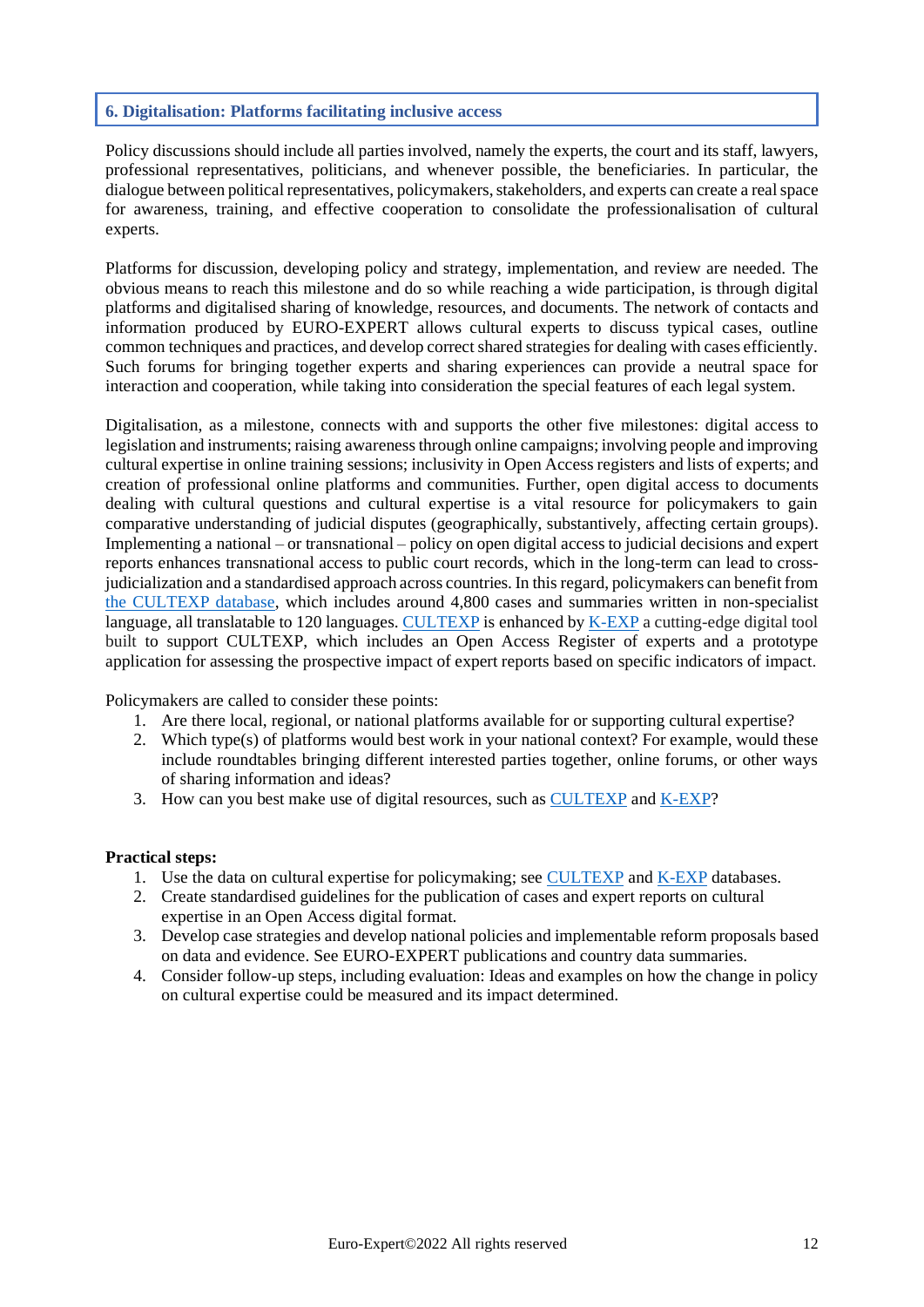# <span id="page-12-0"></span>**Further reading**

Holden, Livia (ed.) *[Cultural Expertise: An Emergent Concept and Evolving Practices.](https://www.mdpi.com/books/pdfview/book/1973)* Printed Edition of the Special Issue Published in *Laws*, 2020.

The special issue offers descriptions of judicial practices involving cultural experts and surveys of the most frequent fields of expert witness that are related to culture. It asks who the experts are, and outlines their links with local communities and with the courts and with state power and politics; how cultural expert evidence has been received by judges; how cultural expertise has developed across the sister disciplines of history and psychiatry. Finally, it asks whether academic truth and legal truth are commensurable across time and space, in order to argue for closer cross-disciplinary cooperation between socio-legal experts and the legal profession and greater transparency in the practice of cultural expertise.

Holden, Livia (ed.) *[Cultural Expertise and the Legal Professions](https://tidsskrift.dk/nnjlsr/issue/view/9629/1637)*. Special issue in *NAVEIÑ REET: Nordic Journal of Law and Social Research*, No. 11, 2021.

• The special issue offers a selected sample of first-hand experiences about the use and usefulness of cultural expertise by a pool of legal professionals and expert witnesses in various jurisdictions ranging from immigration and asylum to Indigenous rights and including family law, international human rights and criminal law.

Holden, Livia[. 'L'expertise culturelle'.](https://hal.archives-ouvertes.fr/hal-03161479/document) *Les Cahiers de la justice*, 2021.

• Intercultural skills have emerged as crucial for the resolution of disputes in increasingly diverse societies, to protect disadvantaged social groups and guarantee substantial access to justice. This French-language article examines the conceptualisation of cultural expertise in socio-legal sciences, looks at the use of cultural expertise in the thirteen European countries where we have carried out research, and offers a preliminary glimpse at the results on cultural expertise in Europe, with a section relating specifically to France.

Holden, Livia (ed.) *Cultural Expertise, Law, and Rights: A Comprehensive Guide*. Routledge, 2022.

• This edited textbook is intended for social sciences students, members of the legal profession and social workers who engage or plan to engage with cultural expertise in dispute resolution and the development of cultural arguments for the protection of human rights. It proposes an overview of theoretical and practical skills useful in acknowledging, implementing, and advancing cultural expert knowledge.

List of EURO-EXPERT publications:<https://culturalexpertise.net/#publications> and <https://hal.archives-ouvertes.fr/CULTURALEXPERTISE>

<span id="page-12-1"></span>**Other resources**

[EURO-EXPERT 6 milestones of cultural expertise](https://culturalexpertise.net/wp-content/uploads/2022/05/EURO-EXPERTshortpolicyonCulturalExpertise.pdf)

[EURO-EXPERT in-court and out-of-court maps](https://culturalexpertise.net/)

[CULTEXP](https://culturalexpertise.net/cultexp/): the first cross-jurisdictional and multilingual database on cultural expertise [K-EXP](https://culturalexpertise.net/k-exp/login): online register of expe[rts and](https://podcasts.apple.com/us/podcast/what-is-cultrual-expertise/id1516978738?ign-mpt=uo=4) assessment of impact of expert report

**IISC** 

EURO-EXPERT podcasts:

EURO-EXPERT in social media:

EURO-EXPERT mailing list:

 $\blacktriangleright$